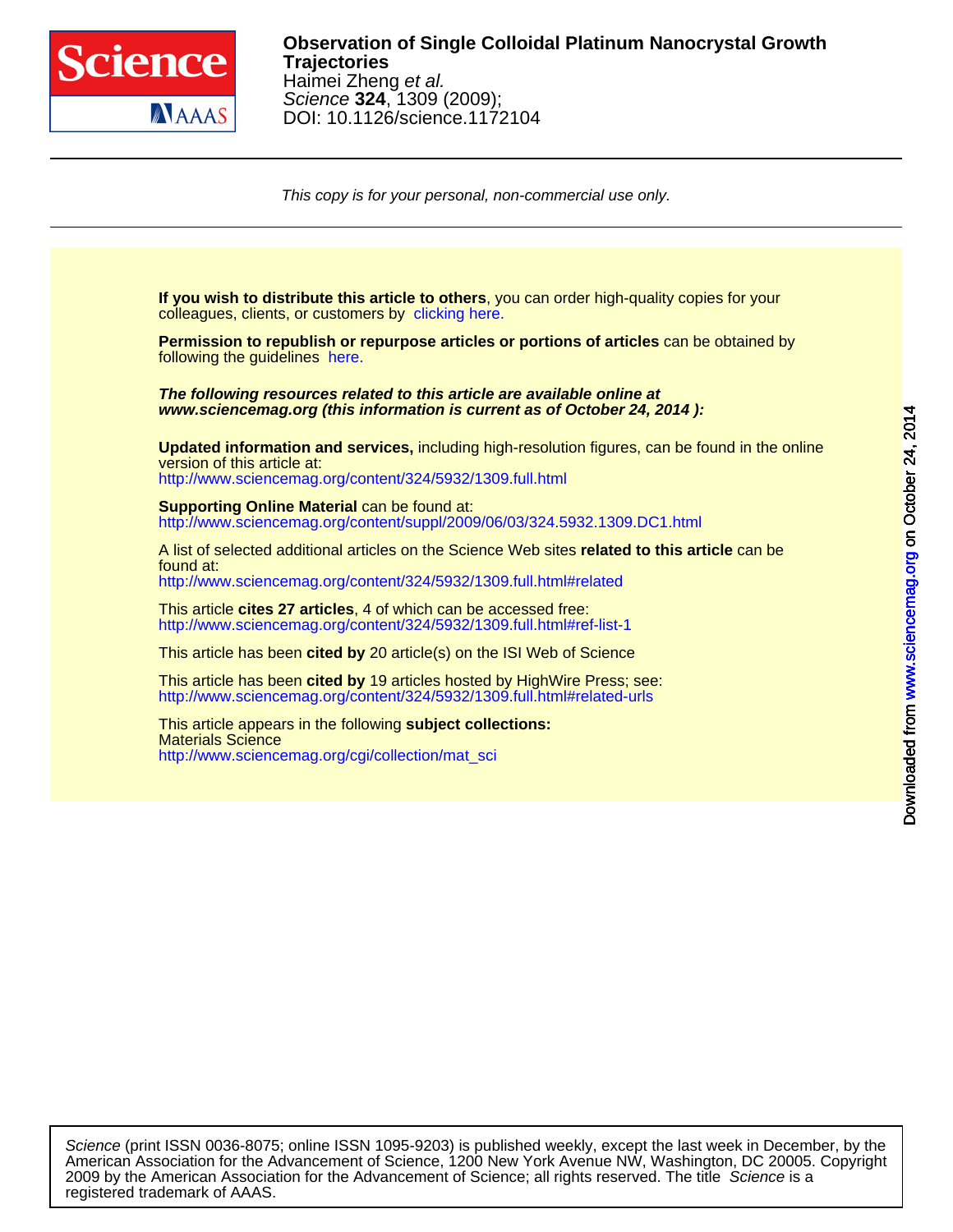beam current; 30-s counting time; and Al-K $\alpha$ , Cu-K $\alpha$ , and Fe-K $\alpha$  lines.

- 13. L. Zhang, R. Lück, Z. Metallkd. 94, 774 (2003).
- 14. The instrument was an Oxford Diffraction Excalibur PX Ultra diffractometer with a 165-mm diagonal Onyx charge-coupled device detector at 2.5:1 demagnification. The program Crysalis RED (Oxford Diffraction 2006) was used to convert the observed diffraction rings into a conventional XRD pattern.
- 15. T. C. Lubensky, J. E. S. Socolar, P. J. Steinhardt, P. A. Bancel, P. A. Heiney, Phys. Rev. Lett. 57, 1440 (1986).
- 16. The instrument was a Philips CM200-FEG TEM configured with a super-twin lens. The instrument was operated at

200 kV with a vacuum pressure of  $\sim$ 2  $\times$  10<sup>-7</sup> torr; the electron beam size ranged from 50 nm to 0.3  $\mu$ m.

- 17. D. Levine, T. C. Lubensky, S. Ostlund, S. Ramaswamy, P. J. Steinhardt, J. Toner, Phys. Rev. Lett. 54, 1520 (1985).
- 18. B. Dam, A. Janner, J. D. H. Donnay, Phys. Rev. Lett. 55, 2301 (1985).
- 19. E. Makovicky, B. G. Hyde, Struct. Bonding 46, 101 (1981).
- 20. We are indebted to L. Hollister and G. MacPherson for their critical examination of the results, especially regarding the issue of natural origin. We also thank P. Bonazzi, K. Deffeyes, S. Menchetti, and P. Spry for useful discussions and S. Bambi at the Museo di Storia Naturale for the photograph of the original sample in

Fig. 1A. L.B. thanks the Ministerio dell'Istruzione dell'Università e della Ricerca Programma di Ricerca Nazionale 2007 project "Complexity in minerals: modulation, phase transition, structural disorder," issued to S. Menchetti. This work was supported in part by U.S. Department of Energy grant DE-FG02-91ER40671 (P.J.S.), the NSF MRSEC program through New York University (grant DMR-0820341; P.J.S.), the Princeton Center for Complex Materials (grant DMR-0819860; N.Y.), and the New Jersey Commission of Science and Technology (N.Y.).

12 January 2009; accepted 23 March 2009 10.1126/science.1170827

# Observation of Single Colloidal Platinum Nanocrystal Growth Trajectories

Haimei Zheng,<sup>1,2,3</sup> Rachel K. Smith,<sup>3</sup>\* Young-wook Jun,<sup>2,3</sup>\* Christian Kisielowski,<sup>1,2</sup> Ulrich Dahmen,  $1,2+$  A. Paul Alivisatos $2,3+$ 

Understanding of colloidal nanocrystal growth mechanisms is essential for the syntheses of nanocrystals with desired physical properties. The classical model for the growth of monodisperse nanocrystals assumes a discrete nucleation stage followed by growth via monomer attachment, but has overlooked particle-particle interactions. Recent studies have suggested that interactions between particles play an important role. Using in situ transmission electron microscopy, we show that platinum nanocrystals can grow either by monomer attachment from solution or by particle coalescence. Through the combination of these two processes, an initially broad size distribution can spontaneously narrow into a nearly monodisperse distribution. We suggest that colloidal nanocrystals take different pathways of growth based on their size- and morphology-dependent internal energies.

The growth of colloidal nanocrystals has advanced remarkably, and now it is possible to make colloidal nanocrystals of a wide range of solids, ranging from metals to semiconductors and insulators, with narrow size distributions (variations in diameter less than 5%) and high crystallinity  $(1-5)$ . It is also possible to control their shapes, from spheres to disks or rods, as well as their topology (solid, hollow, nested) and their connectivity and branching patterns by adjusting the growth parameters, such as surfactant, concentration, or temperature  $(6-11)$ . The current state of nanocrystal synthesis has been largely achieved empirically with some classical models  $(12-14)$  for particle growth serving as guides. Here, we demonstrate that it is possible to directly observe the growth trajectories of individual colloidal nanocrystals in solution by using a liquid cell that operates inside a transmission electron microscope (TEM), and that these trajectories reveal a set of pathways more complex than those previously envisioned.

Consider the simplest case of a narrow size distribution of nearly spherical colloidal nanoparticles. A model based on kinetics that can account for this size distribution was proposed by LaMer and Dinegar (12) and improved by Reiss (13). An abrupt increase in monomer concentration induces a burst of nucleation events followed by a period of rapid growth. The initial broad size distribution because of a spread in nucleation time

or other variations such as mixing can be corrected with "size distribution focusing," in which small crystals "catch up" with larger ones because the growth rate of nanocrystals decreases as the size increases  $(1)$ . Inhibition of particle aggregation is typically achieved by using surfactant ligands that stabilize the particle surface and provide a barrier to coalescence. The thinking underlying this approach has guided many syntheses  $(1, 2, 4)$ . A second scenario for nanocrystal control employs an equilibrium approach. One devises a system in which the binding of surfactant to the nanoparticle surface is nearly as strong as the bonds within the crystal, strong enough then to thermodynamically drive the system toward a particular average size for a given concentration of surfactant and monomeric species  $(15-17)$ . These two distinct models consider only the possibility of particle growth through the addition of monomeric species. However, there is substantial evidence that particle coalescence or even oriented attachment can also play a role in nanocrystal growth (18–22). The lack of consensus on the controlling mechanisms is mainly due to the lack of direct evidence for nanocrystal growth in solution. In situ observation of the dynamic growth process is expected to substantially advance our understanding of nanocrystal growth mechanisms,



Fig. 1. TEM of Pt nanocrystals synthesized in a liquid cell. (A) Brightfield TEM image of Pt nanocrystals with a histogram of particle size distribution, obtained from measurements of 150 particles. (B) High-resolution TEM image of a Pt nanocrystal, which was recorded after the in situ experiment. (C) EDS spectra from Pt nanocrystals (red) and background (black) obtained ex situ from the same liquid cell. The observed Si and Cu signals are from the silicon nitride membrane window and the cover of the liquid cell, respectively.

<sup>&</sup>lt;sup>1</sup>National Center for Electron Microcopy, Lawrence Berkeley National Laboratory, Berkeley, CA 94720, USA. <sup>2</sup>Materials Sciences Division, Lawrence Berkeley National Laboratory, Berkeley, CA 94720, USA. <sup>3</sup>Department of Chemistry, University of California, Berkeley, CA 94720, USA.

<sup>\*</sup>These authors contributed equally to this paper. †To whom correspondence should be addressed. E-mail: udahmen@lbl.gov (U.D.); alivis@berkeley.edu (A.P.A.)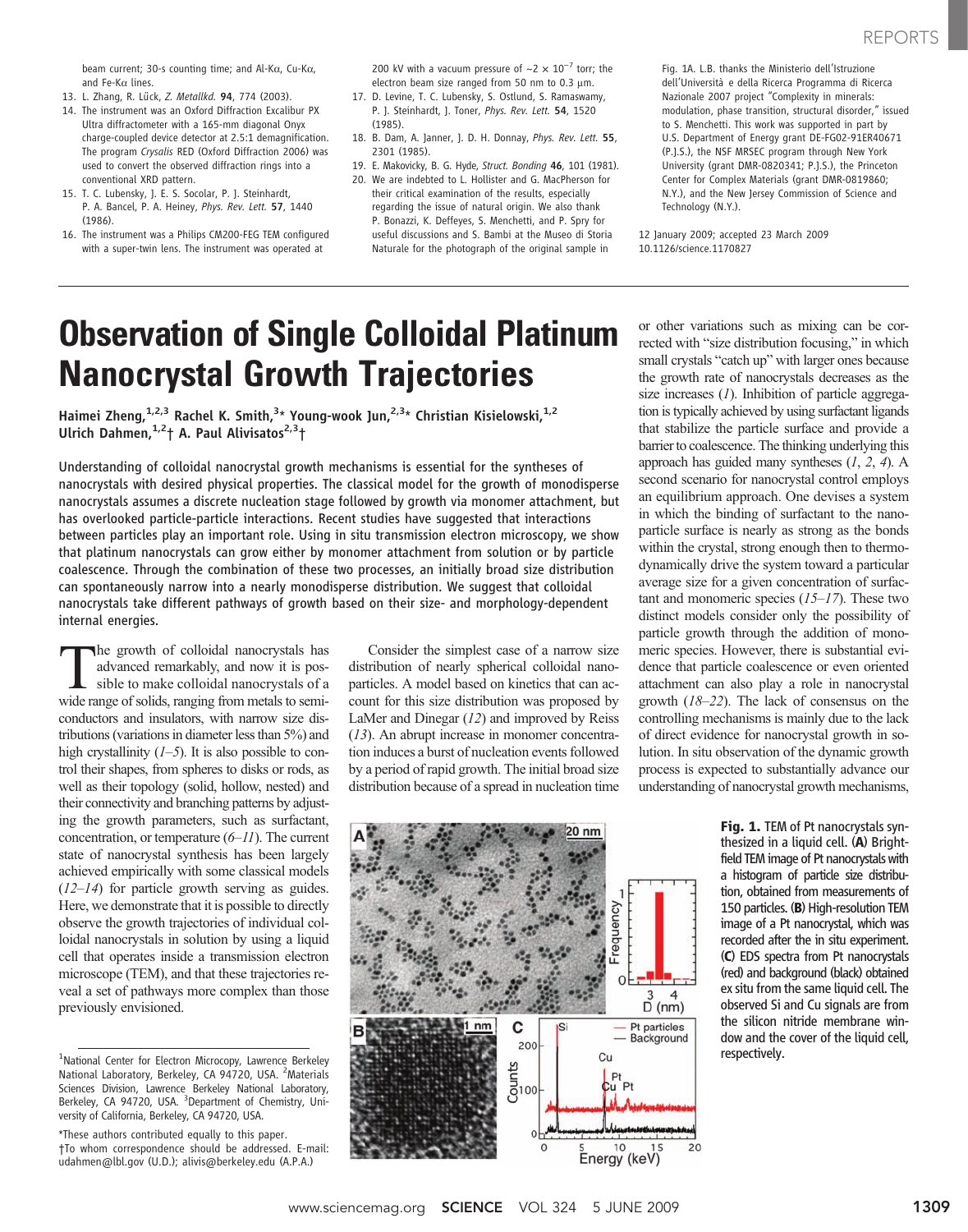### REPORTS

although its application to specific syntheses will have to take into account factors such as the thermodynamic and geometric differences between microscopic in situ and macroscopic flask experiments.

In order to observe colloidal nanocrystal growth, one needs a technique that can image through liquids during the chemical reaction with nanometer resolution and in real time. Williams et al. have developed a liquid cell reactor that can be placed in a special TEM sample holder, which was used to image the dynamic growth of Cu clusters on a surface during electrochemical plating by using a TEM with a resolution of 5 nm (23) [see also other related techniques in  $(24-26)$ ]. We employed this TEM capability in a self-contained liquid cell with an improved resolution in the subnanometer range (fig. S1) (27). We used these disposable liquid cells to image platinum nanocrystal growth in solution in situ using a JEOL3010 microscope operated at 300 kV. Because the cells fit into a standard TEM sample holder, we also used CM300 and CM200 TEMs equipped with an x-ray detector for high-resolution TEM imaging and elemental analysis ex situ on the same cell. We prepared a stock solution for synthesis by dissolving Pt(acetylacetonate)<sub>2</sub> (10 mg/mL) in a mixture of o-dichlorobenzene and oleylamine (9:1 in volume ratio). We loaded about 100 nanoliters of the growth solution into the reservoir of a liquid cell, and the solution was drawn into the cell by capillary force. Subsequently, the cell was sealed and loaded into the microscope. Within the electron-transparent window, the reaction solution of about 200 nm in thickness was confined between two silicon nitride membranes (25 nm each).

A key feature of these experiments is the ability to use the electron beam to induce the nucleation

Fig. 2. Growth and coalescence of Pt nanocrystals. (A) Video images acquired at 0.0 s, 12.1 s, 24.2 s, and 77.0 s of exposure to the electron beam. Specific particles are labeled with arrows. The growth trajectories of these individual particles reveal the multiple pathways leading to size focusing. (B) Number of particles (left axis) and number of coalescence events (Nc, right axis) during an interval of 2.0 s versus time. Particles nucleate and grow during the adjustment of focus for imaging (0 to 10 s), the details of which were not available.

of Pt nanocrystals. The growth of Pt nanocrystals in solution was initiated by the electron beam irradiation, and a constant beam intensity of  $2 \times 10^4$ to  $14 \times 10^4$  A/m<sup>2</sup> was maintained during the growth (27). The beam intensity varied briefly in the initial exposure to the electron beam (a few seconds) during the time required to focus for imaging. Nanocrystals nucleated and grew during this period of time. Under constant illumination, there was normally a subsequent round of nucleation followed by growth (movie S1; also see movie S2 for comparison). Figure 1A shows platinum nanocrystals obtained inside a liquid cell by the exposure of the growth solution to the electron beam for about 5 min. Nearly monodisperse nanoparticles with an average diameter of 3.4 nm and a SD of 8% were obtained (Fig. 1A, inset). The platinum nanoparticles were mostly single crystalline with a face-centered cubic structure (Fig. 1B) and a composition of pure Pt, as confirmed by energydispersive x-ray spectroscopy (EDS) (Fig. 1C).

In situ observation of the Pt nanoparticle growth provides details of the growth kinetics. Figure 2 shows a sequence of video images recorded at 0.0 s, 12.1 s, 24.2 s, and 77.0 s of exposure to electron beam radiation (movie S1). From the initial growth solution of  $Pt^{2+}$  precursor, a large number of Pt nanocrystals emerged, and new particles continued to appear. The nucleation under a constant electron beam irradiation spanned more than 10 s (see the number of particles as a function of time in Fig. 2B). Particle growth and nucleation occurred in parallel (see particles highlighted by arrows in Fig. 2A, indicating examples of growth). Along with the conventional particle growth by means of monomer addition from solution, frequent coalescence events between the particles



were observed. At the early stage of the growth, the number of particles gradually increased and reached a maximum at 21.0 s. Subsequently, the number of particles dropped significantly and eventually settled at a constant value. Although some smaller particles were seen to dissolve completely, the decrease in the number of particles was mainly due to the coalescence events between individual particles (see the number of coalescence events as a function of time in Fig. 2B).

We examined the particles that have similar initial sizes but grow along different pathways. Figure 3A shows a sequence of video frames of two particles that were taken from the same field of view (fig. S2). The particle formed by means of simple growth shows a continuous increase of size and maintains a nearly spherical shape. In addition, mostly uniform diffraction contrast within the particle was observed, indicating single crystalline characteristics throughout the growth. However, the coalesced particle shows both shape changes and different diffraction contrast, indicating polycrystalline characteristics within the particle after the coalescence event. Eventually (about 16.0 s after the coalescence event) it forms a single crystalline particle with a nearly spherical shape. This is characteristic of punctuated growth, in which the growth of the coalesced particles pauses after coalescence during the period of structural relaxation. These pauses contribute to the situation in



Fig. 3. Comparison of different growth trajectories. (A) Video images showing simple growth by means of monomer addition (left column) or growth by means of coalescence (right column). Particles are selected from the same field of view. (B) Enlarged (1.5 times) color images of (A). Distinct contrast changes are highlighted with arrows indicating recrystallization, which were observed in the coalesced particle but not in the case of simple growth.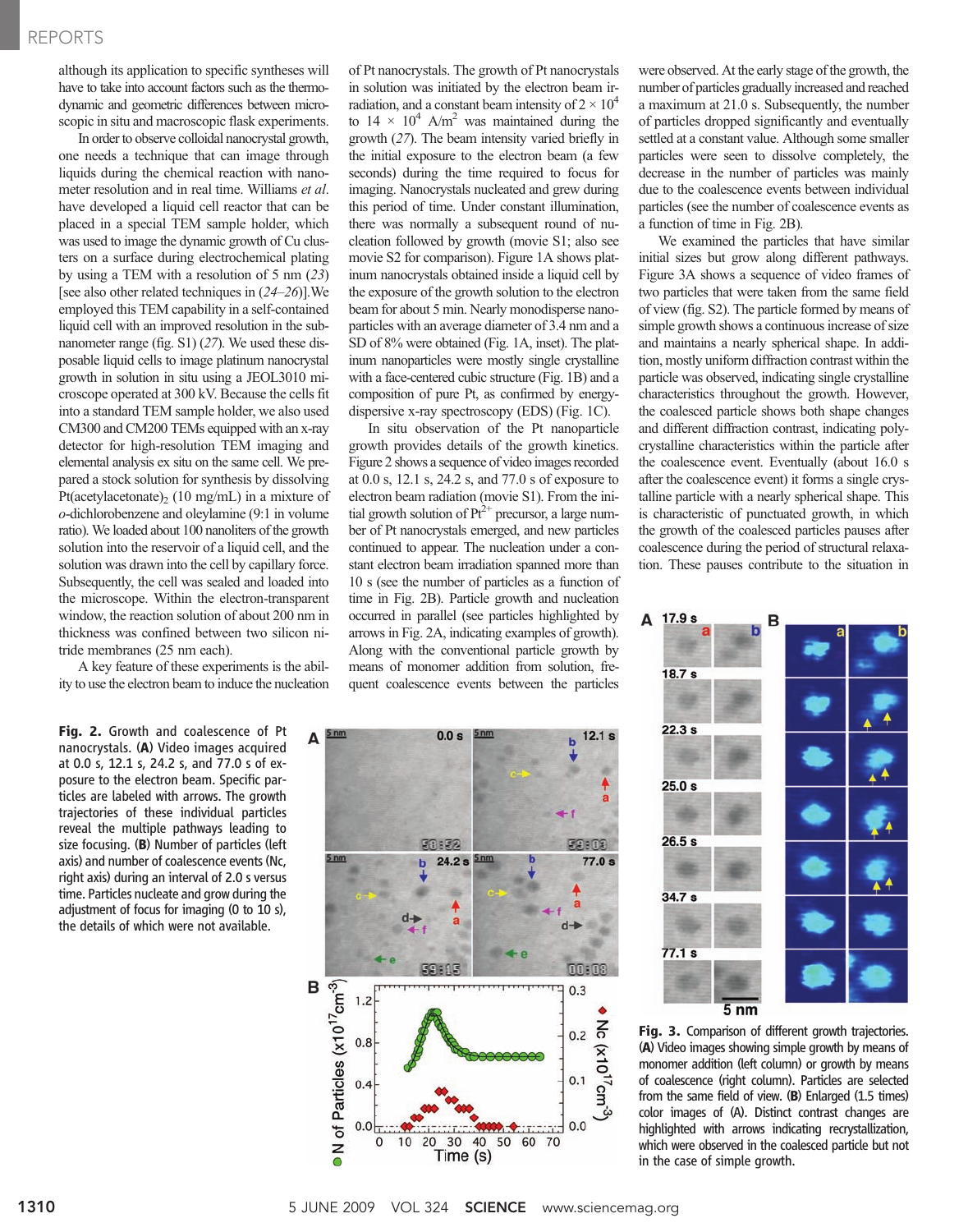which particles that are formed by the steady simple growth process in order to "catch up" so that the two types of particles show similar final sizes.

We considered the evolution of particle size distribution in light of the observed single-particle growth trajectories. Figure 4A shows the histograms of particle size distribution at different stages of growth (19.7 s, 24.2 s, 30.3 s, and 77.0 s; for each plot, we measured about 120 to 170 particles within an area of 50 nm by 60 nm and in intervals of 100 ms). At the early stages, particle size distributions are broad, because of the spread of nucleation events over time. At 24.2 s, we observed a bimodal distribution. At a later stage, the distribution has a single peak, and the initially broad distribution has spontaneously narrowed.

In order to understand this size-focusing behavior, we have examined the growth trajectories of each individual nanoparticle. Figure 4B shows particle size as a function of growth time for a few selected particles as examples (particles are highlighted by arrows in Fig. 2A), in which an effective size of  $d = 2 \times \sqrt{A/\pi}$  was used, where A is the projected area of the particle in the video images. A particle evolving by means of simple growth shows a continuous increase of size until it reaches a saturation stage (particle a). However, particles resulting from coalescence events (particles b to e) show a jump of particle size after each coalescence event. A smaller

particle can "catch up" to the size of a bigger particle through multiple coalescence events. The fact that multiple coalescence events are more commonly observed among the small particles is attributed to their higher energy due to a larger surface-tovolume ratio and an increased collision frequency resulting from a greater mobility. Such growth kinetics of individual nanoparticles deviates from the ensemble behavior, shown in Fig. 4C, which reflects the average particle size within an area of 50 nm by 60 nm as a function of time. The evolution of the mean particle size versus time resembles the trend predicted by classical growth models of a diffusion-controlled Ostwald ripening process  $(2)$  [the size of the particles  $(d)$  is proportional to growth time  $(t)$ ,  $d^3 \sim t$ . This illustrates that direct observations of single-particle growth trajectories provide important insights into nanocrystal growth mechanisms, which are not accessible with a conventional analysis on the basis of the ensemble. For example, we found that there is a period of time after a coalescence event during which the coalesced particles cease to grow. After this relaxation period, the particle resumes growth through monomer addition. The combined effects of monomer addition, coalescence, and punctuated growth all contribute to the focusing of the size distribution.

During coalescence, the combined particle has a higher internal energy and chemical potential because of the appearance of grain boundaries and



Fig. 4. Growth kinetics of Pt nanoparticles. (A) Histograms of particle size distribution at 19.7 s, 24.2 s, 30.3 s, and 77.0 s. Black curves are Gaussian fits. (B) Particle size versus growth time. These particles are highlighted in Fig. 2A. Inset shows two types of growth trajectories. A relaxation time  $\sigma$ ) was observed after a coalescence event. Error bars for particle diameter measurements are less than  $\pm$ 0.18 nm. (C) Logarithmic relationship of particle size versus growth time for the ensemble and those individual particles in (B). Black lines are guides for the eye, and dashed lines show the coalescence events. (D) Logarithmic relationship of relaxation time versus the size of the coalesced particles. Black line shows linear fit.

a higher surface energy per volume that is determined by its shape as compared with that of a spherical particle of the same size. Such higherenergy particles may lose monomers (dissolve) in the solution and/or change shape. Similar effects have been observed in the growth of Ge islands from a vapor phase (28). In our case, the combined nanoparticle changes shape, forming a spherical particle along with the recrystallization. During this relaxation period, there is a slight decrease of particle size. However, nanocrystals that evolve by means of simple growth show a continuous increase of particle size until reaching a saturation stage (Fig. 4B). We further found that the relaxation time  $(\tau, highlighted in Fig. 4B, inset)$ increases with the particle size  $(d)$  following a power law relationship,  $\tau \sim d^{3.3}$  (Fig. 4D). When considering the relaxation process as a recrystallization process in which monomeric species migrate on the two-dimensional nanocrystal surface, such a result is fairly reasonable. The relaxation time is proportional to the total surface area  $(A =$  $\frac{1}{4}\pi \times d^2$ ) and inversely proportional to the mobility  $(\beta)$  of monomers on the particle surface,  $\beta \propto \frac{1}{d}$ , where  $1/d$  is the curvature of the particle. Therefore, the relationship between the relaxation time and the size of the coalesced particles is estimated by  $\tau \sim d^3$ , which is close to our experimentally observed value. However, this is only a rough estimate. Additional factors, such as variations in the nature of coalescence (oriented or random attachment) or details of size and shape of the coalesced particle need to be considered for more accurate evaluation (29).

Additionally, we found that oleylamine surfactants play a large role in the growth of monodisperse platinum nanocrystals. When the amount of oleylamine in the growth solution was decreased (0 to 3%), platinum crystal foils and dendrites were observed (fig. S3).

In summary, we have observed the dynamic growth of colloidal platinum nanocrystals in solution with subnanometer resolution by using a TEM. The evolution of monodisperse platinum nanocrystals involves complex growth trajectories, such as punctuated growth correlated with coalescence events, features that have not been considered in the classical models for nanocrystal growth. Considering coalescence as an alternative to simple growth by attachment of monomeric species, we expect that growth by particle attachment may also play an important role in the synthesis of nanocrystals with more complex shapes. More generally, we have shown that in situ TEM enables the visualization of single nanoparticles in solution with subnanometer resolution and offers great potential for addressing many fundamental issues in materials science, chemistry, and other fields of science.

### References and Notes

- 1. X. G. Peng, J. Wickham, A. P. Alivisatos, J. Am. Chem. Soc. 120, 5343 (1998).
- 2. C. B. Murray, C. R. Kagan, M. G. Bawendi, Annu. Rev. Mater. Sci. 30, 545 (2000).